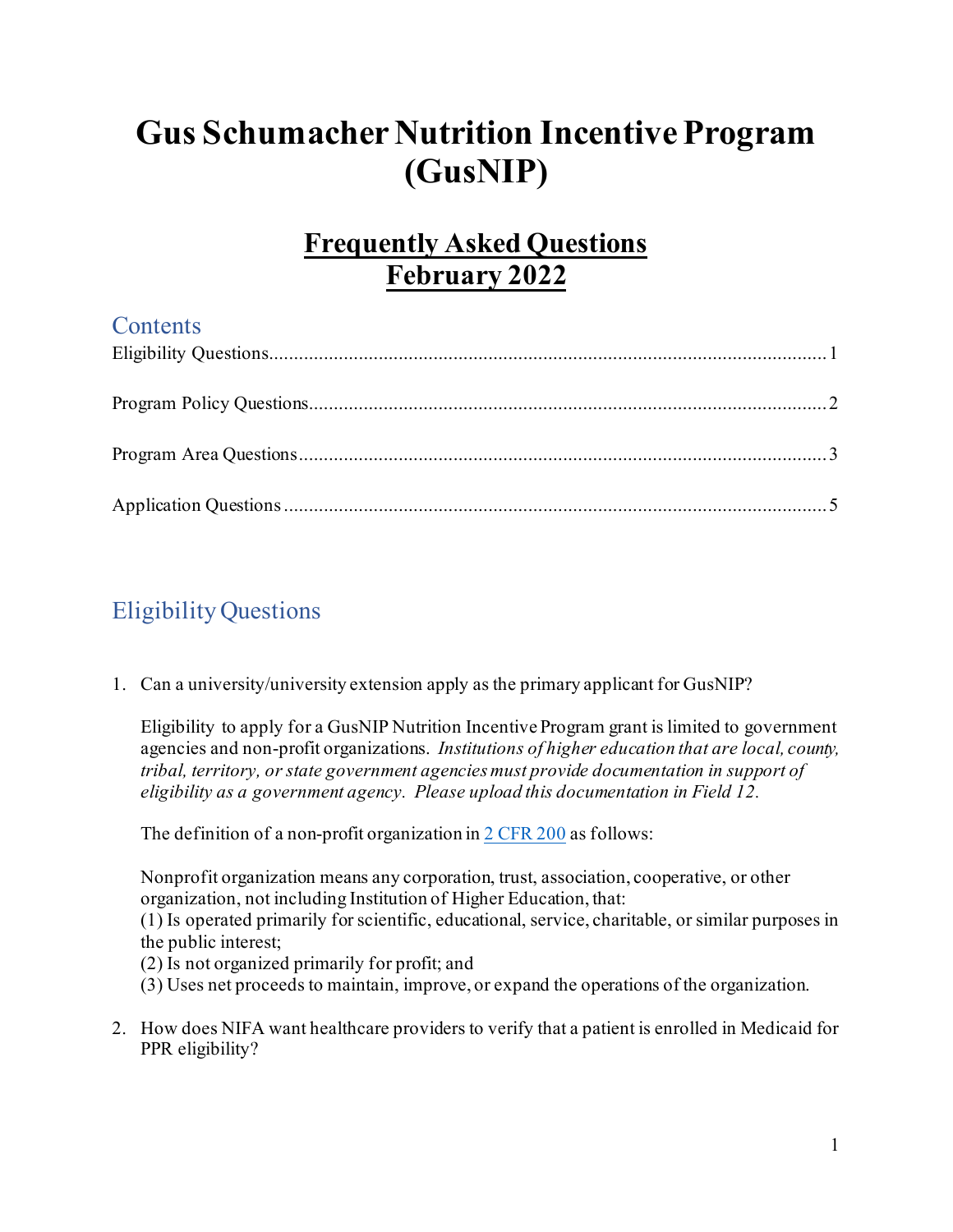The applicant and their partners are responsible for screening and verifying eligibility for eligible individuals for participation in a produce prescription project. Individuals can participate in a produce prescription project if they are eligible for the following: (1) Benefits under the Food and Nutrition Act of 2008 (7 USC 2011 et seq.); or (2) medical assistance under a State plan or a waiver of such a plan under title XIX of the Social Security Act (42 USC 1392 et seq.) and enrolled under such plan or waiver; and (3) a member of a lowincome household that suffers from, or is at risk of developing, a diet-related health condition.

One way to verify that a patient enrolled in Medicaid is eligible to participate in a produce prescription project is proof of enrollment in the Medicaid medical assistance plan via Proof of Insurance and verify the patient is managing or is at risk of developing, a diet-related health condition.

### <span id="page-1-0"></span>Program Policy Questions

1. Do grocery stores participating in GusNIP/PPR programs have to source a percentage of produce locally or regionally?

No.

2. Do farmers markets have to be open 40 hours a week to participate in GusNIP/PPR programs?

No, farmers markets do not have to have extended hours.

3. Can PPR project proposals request to include canned/frozen F/V in addition to fresh?

Produce Prescription proposals must prescribe any variety of fresh whole or cut fruits and vegetables without added sugars, fats, or oils, and salt (i.e. sodium). NIFA recognizes that food supply and food system disruptions may hinder the ability to access fresh fruits and vegetables. If the community involved in the proposed project continues to face such disruptions as a result of the public health emergency include a thorough description and justification in the Project Goals and Intended Outcomes section of the project narrative.

4. Are incentives for evaluation allowed (e.g., participants completing surveys)? If so, should that be included in the evaluation budget, or the grantee's budget?

Proposed projects cannot provide cash or cash value items to incentivize the behavior of potential participants. Participants can, however, be reimbursed for their time and effort if they independently choose to complete an evaluation survey. Applicants may include compensation of participant time and effort under participant support costs, other direct costs, or the evaluation budget depending on who will administer the reimbursement.

5. Who are participant surveys directed towards?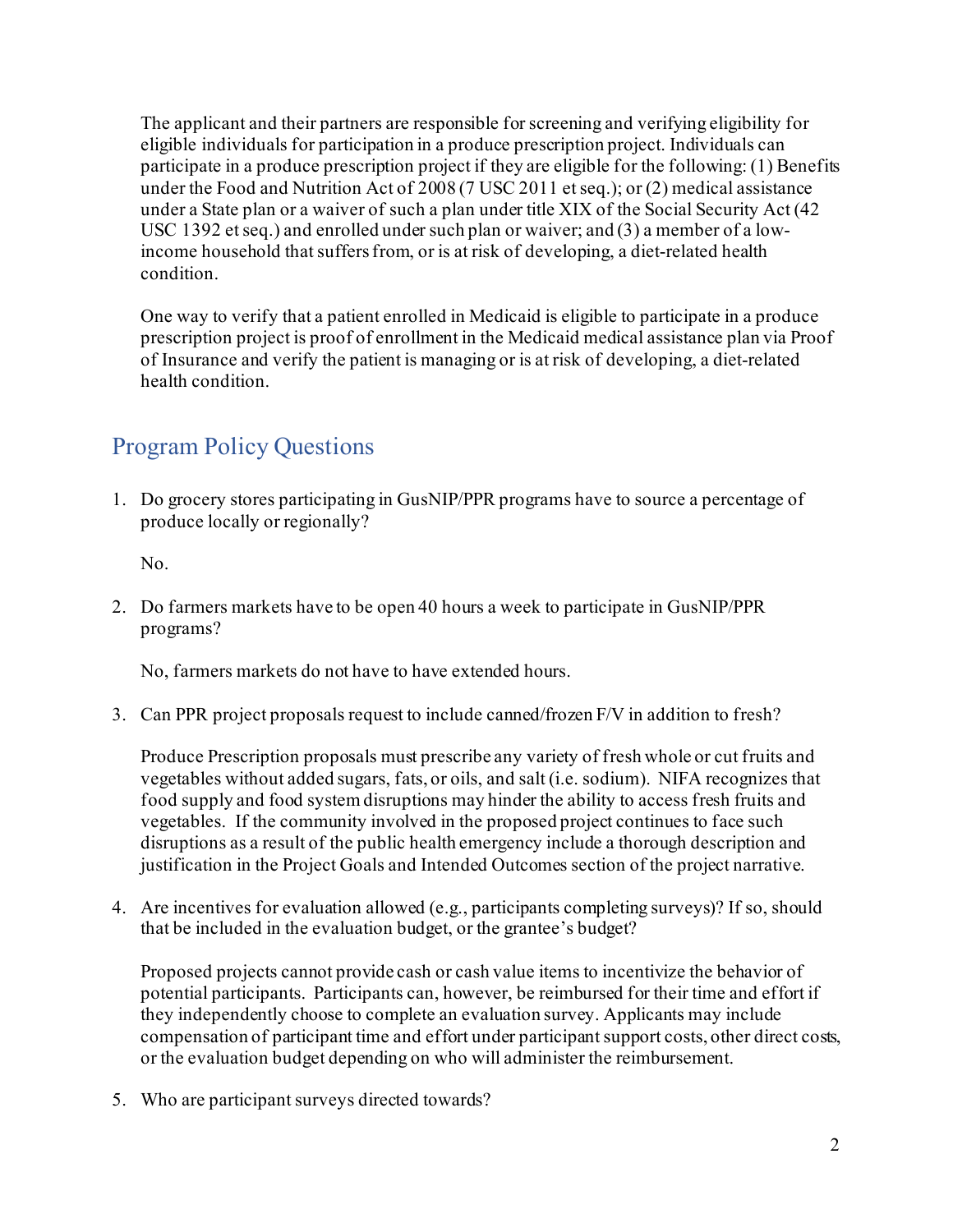Surveys are intended for any participant. However, the sample size is intended to be yearly.

#### <span id="page-2-0"></span>Program Area Questions

1. Must State SNAP agencies sign off on any GusNIP Produce Prescription Project application?

SNAP State Agency support is not required for Produce Prescription proposals. However, Produce Prescription applications **with a project design that involves SNAP transactions** and SNAP authorized firms must submit a SNAP State Agency letter of support and follow the SNAP firm MOU process. Additional information about SNAP policy may be found in the SNAP Policy FAQs on th[e GusNIP FAQs resource page.](https://nifa.usda.gov/resource/gusnip-faqs)

Produce prescription grant applications must include documentation of a partnership agreement with a healthcare partner in one of the following four categories: hospital, Federally-qualified health center, hospital or clinic operated by the Secretary of Veterans Affairs, or healthcare provider group.

2. Is there technical assistance provided before and/or after the grant is awarded?

The Nutrition Incentive Program Training, Technical Assistance, Evaluation, and Information Center (NTAE) provides support at no charge to both potential applicants and grantees for produce prescription projects. The GusNIP Nutrition Incentive Training, Technical Assistance, Evaluation, and Information Center (NTAE) Center is led by the Gretchen Swanson Center for Nutrition. In partnership with Fair Food Network, they created the Nutrition Incentive Hub, a coalition of partners including the Farmer's Market Coalition, National Grocers Association Foundation, Michigan Farmers Market Association, and Ecology Center. The Nutrition Incentive Hub coalition of partners support produce prescription projects.

The GusNIP NTAE's Nutrition Incentive Hub provides free one-on-one support - including templates, checklists, webinars, and other resources -- to all GusNIP grantees and applicants. Applicants are highly encouraged to take advantage of these technical assistance resources and services. Please visit the resource page at:

<https://www.nutritionincentivehub.org/resources>.

The Nutrition Incentive Hub also offers several resources specifically developed to assist with the Request for Applications (RFA). These resources can be found here: [https://www.nutritionincentivehub.org/resources-and-support/resources/gusnip-request-for](https://www.nutritionincentivehub.org/resources-and-support/resources/gusnip-request-for-applications/2021-rfa-resources)[applications/2021-rfa-resources](https://www.nutritionincentivehub.org/resources-and-support/resources/gusnip-request-for-applications/2021-rfa-resources)

For specific questions related to proposal development or implementation, the technical assistance team may be reached at:  $ta@$ , nutritionincentivehub.org.

For specific questions related to reporting and evaluation, please contact [evaluation@nutritionincentivehub.org](mailto:evaluation@nutritionincentivehub.org).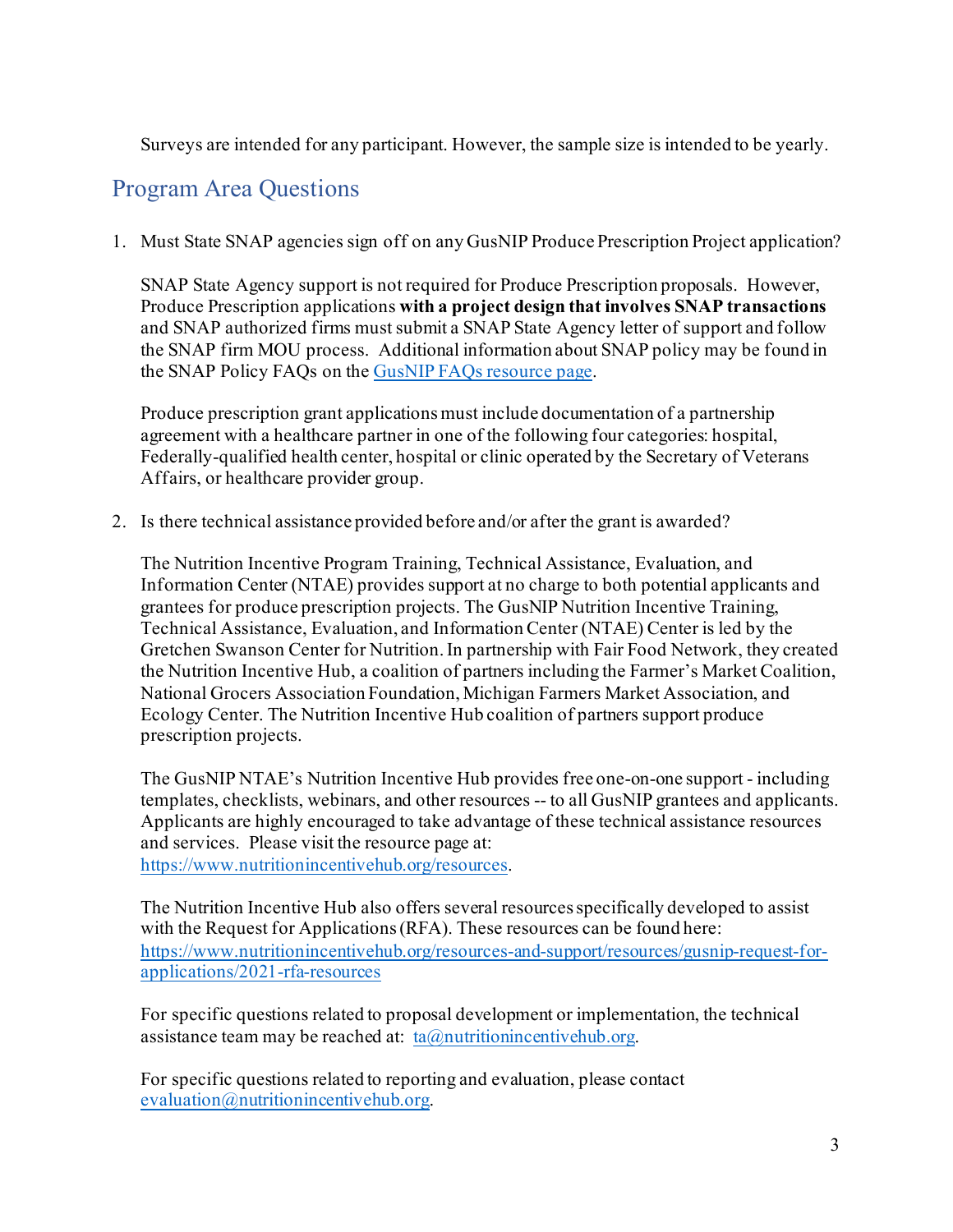3. Who is the GusNIP NTAE Center? Is there more than one?

The GusNIP Nutrition Incentive Training, Technical Assistance, Evaluation, and Information Center (NTAE) Center is led by the Gretchen Swanson Center for Nutrition. In partnership with Fair Food Network, they created the Nutrition Incentive Hub, a coalition of partners including the Farmer's Market Coalition, National Grocers Association Foundation, Michigan Farmers Market Association, and Ecology Center. The Nutrition Incentive Hub coalition of partners support produce prescription projects. Currently there is only one GusNIP NTAE Center.

The GusNIP NTAE's Nutrition Incentive Hub provides free one-on-one support - including templates, checklists, webinars, and other resources -- to all GusNIP grantees and applicants. Applicants are highly encouraged to take advantage of these technical assistance resources and services. Please visit the resource page at: <https://www.nutritionincentivehub.org/resources>.

The Nutrition Incentive Hub also offers several resources specifically developed to assist with the Request for Applications (RFA). These resources can be found here: [https://www.nutritionincentivehub.org/resources-and-support/resources/gusnip-request-for](https://www.nutritionincentivehub.org/resources-and-support/resources/gusnip-request-for-applications/2021-rfa-resources)[applications/2021-rfa-resources](https://www.nutritionincentivehub.org/resources-and-support/resources/gusnip-request-for-applications/2021-rfa-resources)

For specific questions related to proposal development or implementation, the technical assistance team may be reached at:  $ta@$ , nutritionincentivehub.org.

For specific questions related to reporting and evaluation, please contact [evaluation@nutritionincentivehub.org](mailto:evaluation@nutritionincentivehub.org).

4. What information needs to be included in a letter of support?

These letters should acknowledge the support and contributions of partner organizations, provide evidence of broad community involvement in both planning and decision-making. Additionally, letters of support for each key organization are limited to two (2) pages and should be uploaded to Field 12.

5. Do PPR proposals need to serve all residents in an entire county?

PPR projects may be proposed by groups developing program at less than the county level. A project in one healthcare facility is eligible. Applicants should request a budget and project period commensurate with the proposed project.

6. Do PPR smaller scope projects need to be under \$100,000 for up to 1-year in duration?

Project proposals submitted to the PPR program area may be for up to 3 years in duration and of \$500,000 or less. All PPR program area grantees are required to participate in the comprehensive GusNIP evaluation.

7. Must participants in PPR projects be receiving SNAP or eligible for SNAP?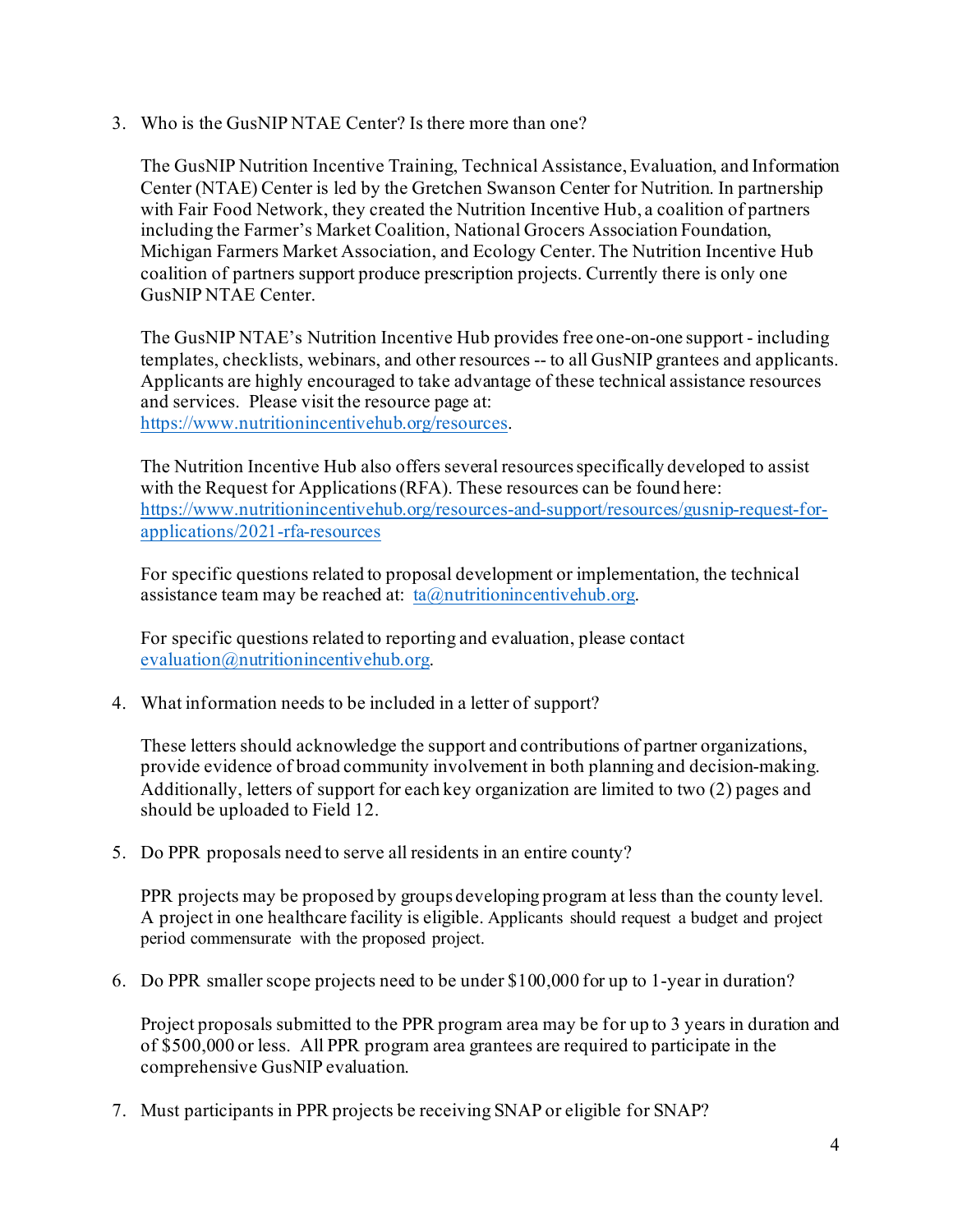Being eligible for SNAP is one part of determining eligibility to participate in a produce prescription project. It is not the only criterion for eligibility, and it is not required.

Individuals can participate in a Produce Prescription project if they are eligible for the following: (1) benefits under the Food and Nutrition Act of 2008 (7 U.S.C. 2011 et seq.); or (2) medical assistance under a State plan or a waiver of such a plan under title XIX of the Social Security Act (42 U.S.C. 1396 et seq.) and enrolled under such plan or waiver; and (3) a member of a low-income household that suffers from, or is at risk of developing, a dietrelated health condition.

To be eligible to participate in a produce prescription project the individual may either meet items  $(1)$  and  $(3)$  or items  $(2)$  and  $(3)$  above.

## <span id="page-4-0"></span>Application Questions

1. Can organizations who apply to the GusNIP Nutrition Incentive Program submit a GusNIP Produce Prescription Program application?

Yes, the same organization may submit a Produce Prescription proposal and a Nutrition Incentive Program proposal. Applicants are encouraged to think critically about their organization's capacity to complete the work proposed.

2. When is the estimated start date for funded applicants?

The start date of the grant must be no later than September 30, 2022.

3. Do the 15-pages in the project narrative include charts and tables? Is there a page limit for charts and tables? Do charts and tables have to be at the end or can they be woven throughout?

Charts and tables are included in the 15-page project narrative. The project narrative must not exceed 15-pages, 1.5 spaced including written text, figures, and tables with 1-inch margins. The font size for text and tables should be no smaller than 12 points, Times New Roman. There is no limit to the number of pages an applicant may dedicate to figures, tables, or charts within the overall 15-page limit. Figures, tables, or charts may be woven throughout the narrative, it is not required for them to be at the end of the narrative following the text. We have established this maximum (15 pages) to ensure fair and equitable competition. Applications exceeding this limit may be administratively declined without review.

4. There used to be a recommendation that a table of activities to achieve the project goals be no more than 3 pages. Is this recommended for the 2022 RFA?

In 2022, it is recommended to include a table with implementation details in the Activities to Achieve the Goals section of the project narrative. A recommended length has been